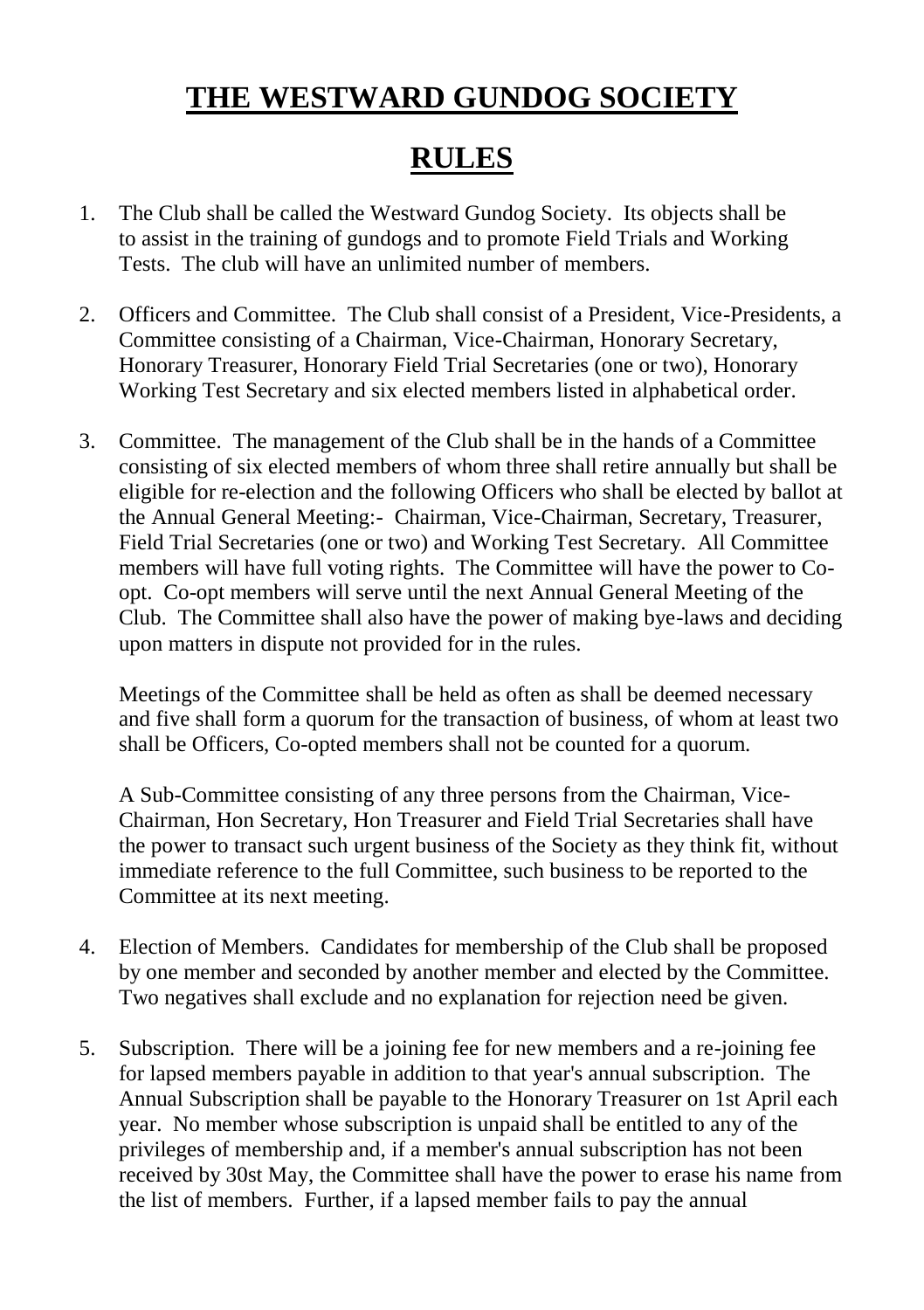subscription and re-joining fee by 31st July they will no longer be a member and will have to re-apply for membership. The fees and membership subscription may change from time to time as decided by the Committee. Any change of subscription will be notified to the Kennel Club.

6. Club Accounts. That a Banking Account be opened in the name of the Westward Gundog Society into which all revenue of the Society will be paid and from which withdrawal shall only be made on the signature of two or more Officers. The accounts shall be kept by the Treasurer and Auditors shall be appointed at each Annual General Meeting who shall audit the Society's accounts for the ensuing year before the Annual General Meeting. The Honorary Treasurer shall be authorised to make sundry small payments from a Petty Cash Account which may be kept for this purpose.

The financial year of the Society shall be from 1st January to 31st December.

7. Method of Conduct of Business. At every meeting whether General or of the Committee, the Minutes of the last meeting shall be read and confirmed before any other business is discussed. At least seven clear days notice shall be given of every Committee Meeting and with the notice shall be stated a list of the business to be transacted at such meeting.

The Chairman of the Society, or in his absence the Vice-Chairman, shall preside at every meeting. In their absence, the members present shall elect a Chairman to preside. The Chairman's ruling on any point shall be binding on the Meeting. In the event of a tie taking place, the Chairman shall have a casting vote.

8. General Meetings. The Annual General Meeting shall be held at such time and place as the Committee shall appoint on or before 31st March for the following purpose: To receive the report of the Committee and Balance Sheet, to elect the President (if vacant), Vice-Presidents, the Officers and other Committee members and to discuss any resolution duly placed on the Agenda of which prior notice has been given to the Honorary Secretary. No business shall be transacted at an Annual General Meeting unless notice thereof appears on the Agenda, with the exception of routine matters or those which in the opinion of the Chairman of the Meeting are urgent.

The election of the Officers and other members of the Committee at the Annual General Meeting shall either be by vote or ballot of those present at the meeting. The President, once elected, shall remain in office during his pleasure. A Special General Meeting shall be summoned by the Honorary Secretary if six fully paid up members send a signed requisition stating the subject to be discussed or at any time on the Committee giving fourteen clear days notice. No business other than the matters on the Agenda shall be discussed at a Special General Meeting.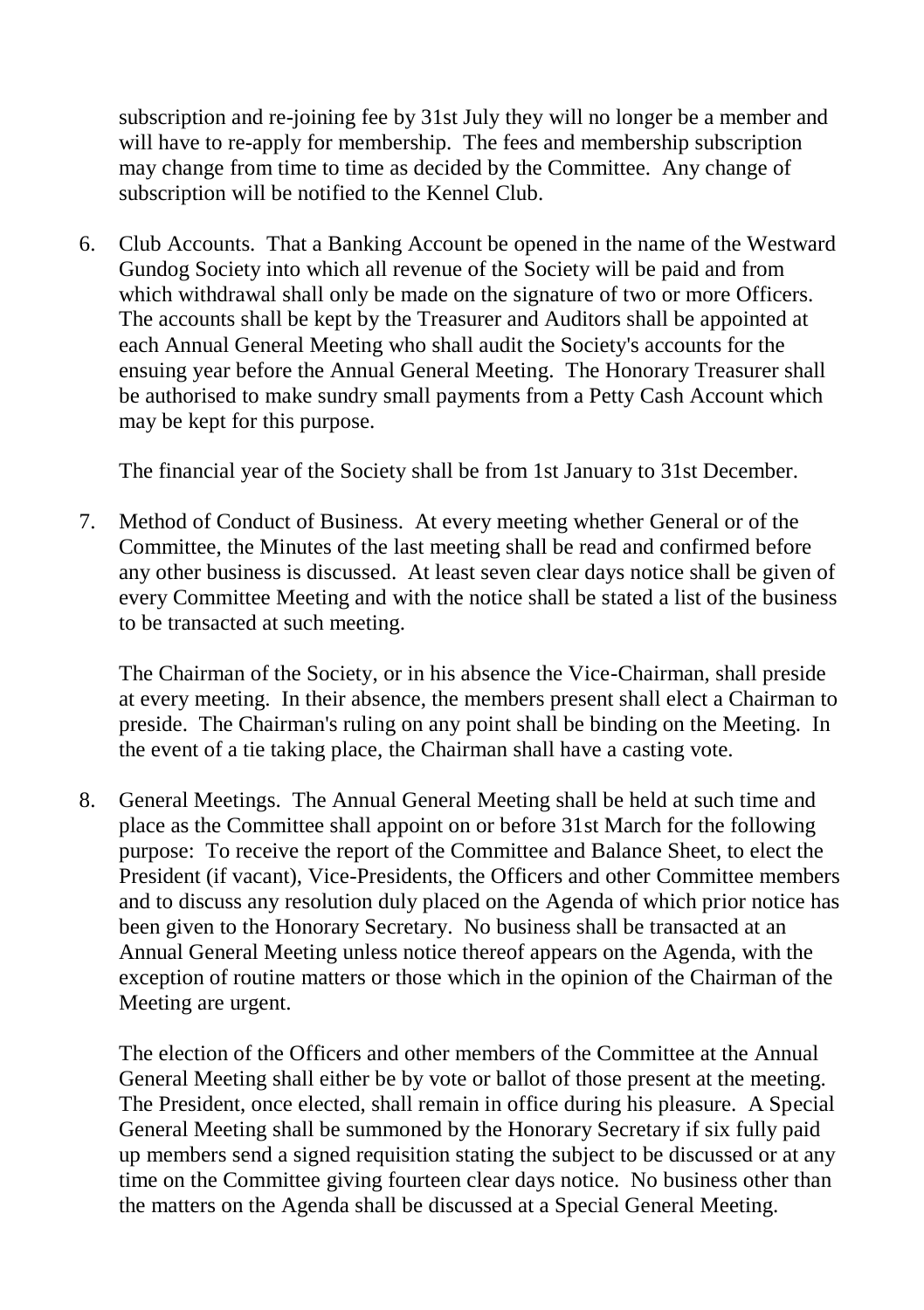Twelve members shall for a quorum at any General Meeting, which must include the Chairman and at least one other Officer. Not less than fourteen days notice of a General Meeting shall be given in writing to every member, together with a copy of the Agenda of the business to be transacted. Items to be included on the Agenda of the Annual General Meeting must be received by the Honorary Secretary by 1st February.

The Rules of the Society shall not be altered except at a General Meeting. Any alterations to the Rules shall not be brought into force until the Kennel Club has been advised and has given its approval of the alterations. An audited Statement of Accounts for the last financial year will be forwarded on request by a member who supplies a stamped addressed envelope, otherwise it will be available for inspection by members at the Annual General Meeting.

- 9. Club Property. The property of the Club shall be vested in the Committee and in the event of the Club ceasing to exist for any cause, a General Meeting shall be called to decide the disposal of assets. All the trophies which have not been won outright at the time of the dissolution, shall be returned to the Donors or Heirs or Assigns, all Club funds and non-returnable Trophies will be passed to a similar Club, such Club to be decided at the Meeting of dissolution.
- 10. Honorary Life Members. A person may be elected an Honorary Life Member of the Society at an Annual General Meeting on the recommendation of the Committee. Notice of a proposal to elect as Honorary Life Member must appear on the Agenda of the Annual General Meeting. Honorary Life Members shall have all the rights and privileges of membership but shall not be liable to pay subscriptions.
- 11. Honorary Members. The election of Honorary Members on an annual basis shall be vested in the Committee. Such members shall be exempt from paying the joining fee or subscription but nevertheless shall be entitled to all the privileges of membership except the right to vote at General Meetings.
- 12. Resignation and Exclusion of Members. Any member who ceases to belong to the Society either by resignation or otherwise, shall have no claim upon or be entitled to participate in any of the effects or property belonging to the Society, nor to have any part of his annual subscription for the current year returned to him/her.
- 13. Expulsion of members. Any member who shall be suspended under Kennel Club Rule A42j(4) and/or any member whose dog(s) is/are disqualified under Kennel Club Rule A42j(8) shall ipso facto cease to be a Member of the Society for the duration of the suspension and/or disqualification. If the conduct of any Member shall, in the opinion of the Committee of the Society, be injurious or likely to be injurious to the character or interests of the Society, the Committee of the Society